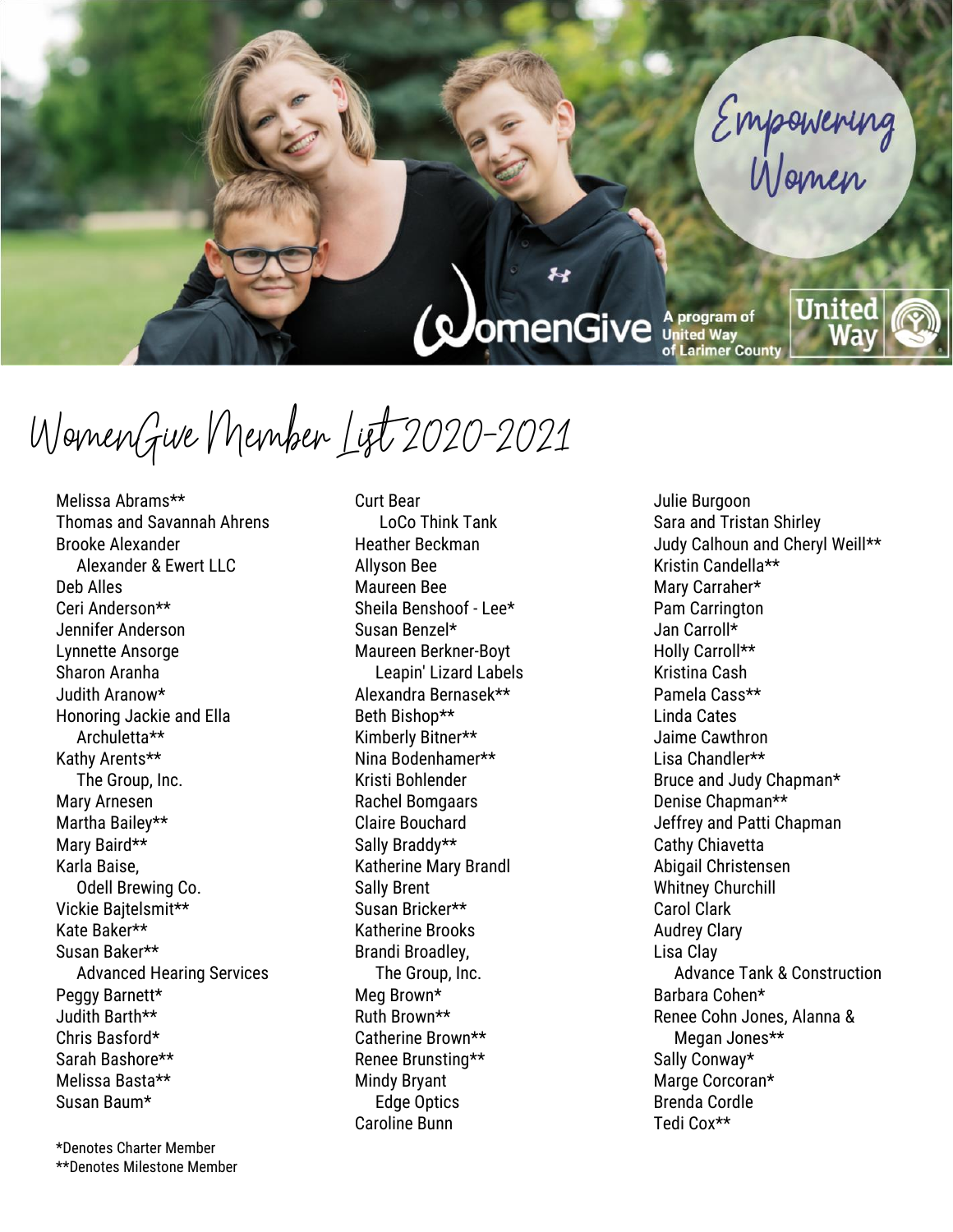# Empowering

#### *(pomenGive*

De Dahlgren\* Mackenzie Daley\*\* Kay Darco Laura Davis Kristin Deily\*\* Katy and Kendall DeJonge Janene Dellenbach\* Simone Dickstein Kelly DiMartino\*\* Adele Dinsmore Anna DiTorrice-Mull Connie Dohn\*\* Kim Doll\*\* Agi Donahue Marcia Donnan\* Shannon Donnan\*\* Andrea Donnan Eileen Dornfest Julie Dotson\*\* Anne Doud\*\* Edwards Family Fund of the Community Foundation\* Paula Edwards\* Todd & Laura Edwards Dawn and Kylie Eger\*\* Jahna Eichel The Creative Agency Co. Brandee Eide Christy Erickson Susie Ewing\*\* Lindsay Ex\*\* Joy Ferguson\*\* Berkshire Hathaway HomeServices Real Estate

\*Denotes Charter Member \*\*Denotes Milestone Member Kim Fisher Vision Catalyst Karen Fleming\*\* Kyra Fox Sarah Fox\*\* Mary Francis\*\* Francis Home Mortgage Nicki Frank Denise Franks Nicole Franklin Denise Franks Cheri Freestone Freestone Design-Build Ellen Freudenberg\* Diana Frick Alison Friedman Phillips Roxanne Fry Jeannette Gaiter Kay Garcia Robin Gard\*\* Gretchen Gerding Stephanie Giard Gail Gliner\*\* Michelle and Colin Glover Sam Glover Natalie Goffredi\*\* Madisen Golden Shelly Goldrich\*\* Meghan and Olivia Gonzales Pure Barre Fort Collins Debbie and Tom Graff\*\* Dani Grant\* Helen Gray\* Angela Gray and Mike Juniper\*\* **A program of<br>United Way<br>of Larimer County** 

United

Sandra Greer\* Susan Greer Tara Gross Jill Grossman-Belisle\*\* Jean Grove\* Jennifer Guerriero The Light Center Lori Guymon\*\* Tonja Hadley Andrew and Kate Hagdorn\*\* Holly Haley Linda Hallock\*\* Karri Ham\*\* Connie Hanrahan\* Dian Hansen Lisa Hansen Sarah Harding\*\* Kristeen Harmon Nicole Harrison Nancy Hartley\* Tracie Hartman Gwen Hatchette\*\* Cassie Hau\*\* Madison Heginbotham Dr. Beth Henderson\*\* Whitney Henderson Kathleen Henry\*\* Roze Hentschell & Eleanor Cram Kate Herrod Kristi Hess Dana Hiatt\*\* Kathryn Higgins\* Motherlove Herbal Company Tom Hilbert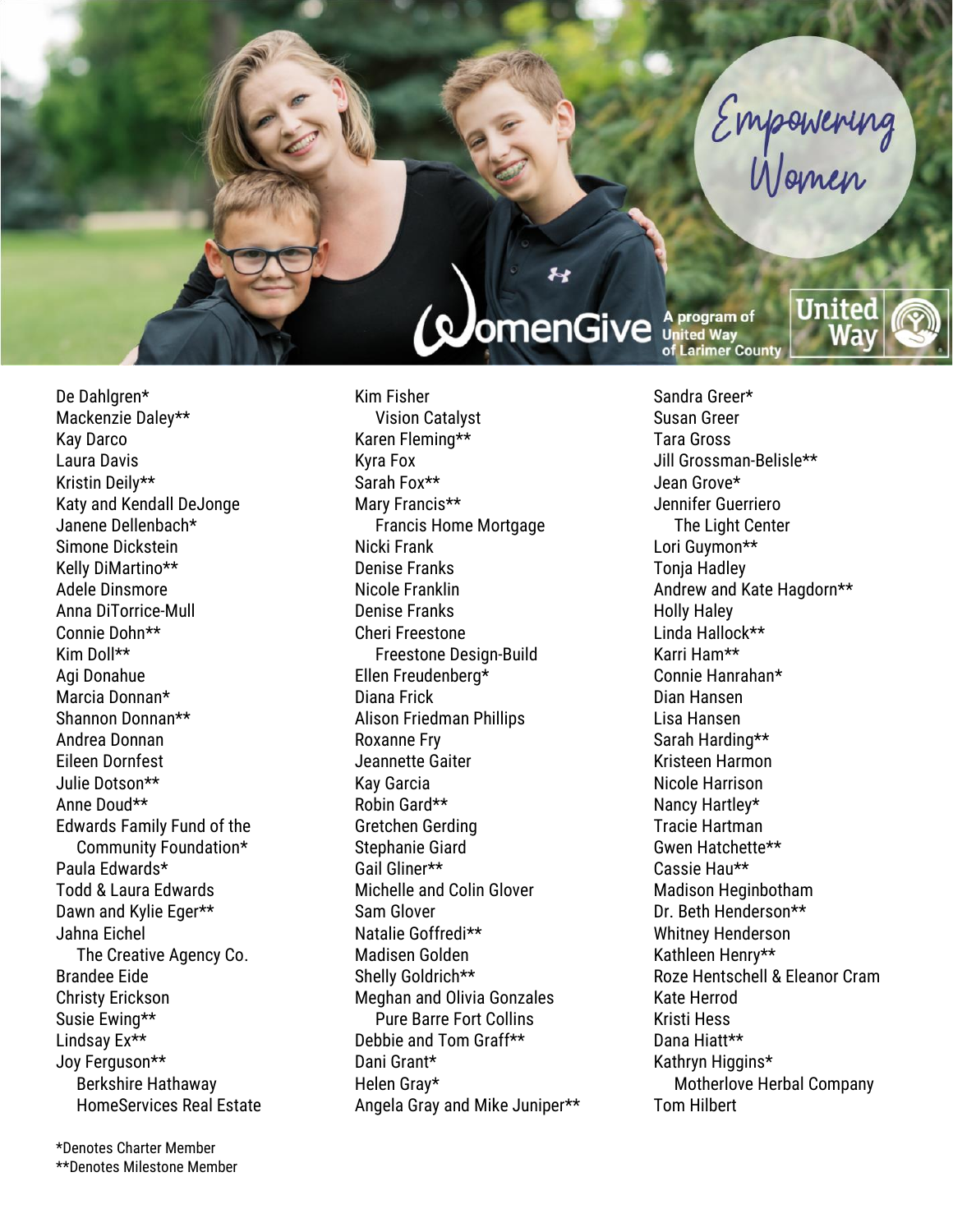# Empowering

United

## **ComenGive** A program of

DeAnna Hill \* \* Allison Hines \* Mark Hinton Carol Ann Hixon \* Amy Hoback Linda and Becca Hoffmann Ali Hotto Linda Hopkins \* Moses and Sara Horner Althea Hrdlichka Tender Gifts Midwifery - The Birth Center Christina Huff Jennifer Hurley Ann Hutchison \* Sonia Margolin ImMasche \* Keri Imhof , Edge Mortgage, Inc. Susan Ison \* \* Susan James \* Nicole Javernick\*\* Jan Jensen \* \* Hannah Johns \* \* Sharon Johnson \* Ki Johnson \* Lynn Johnson \* \* Janet Johnston Interstate Batteries Jane Johnston Diane Gambit Jones \* \* Brian Jones \* \* Emily Jones Ken and Pat Jordan Denise Juliana \*

\*Denotes Charter Member \*\*Denotes Milestone Member

Debra and Rick Kahn \* \* Haley Katz Stephanie Kemp \* \* Pat Kendall & Kristin Kendall\* Diane Kessel Knight \* \* Penny Kidd\*\* Pennywise Coaching Amanda King \* \* Stephanie Kirkland Susan Kirkpatrick \* Amy Kolczak \* \* Kira Koldeway \* \* , Highcraft Builders Susan Kordis \* \* Susan Kosonocky Restyle Design, LLC Laurie Kraft Danna Krause Kristen Krueger Laurel Kubin \* Ted Kuck Steve and Sherri Kuhlmann Cindy Kurtz Lisa Kutcher \* \* Robert and Cynthia Kutin \* Jennifer Kutzik \* \* Judy LaFleur \* \* Farra Lanzer \* \* Madwire® Diane Lapierre Kareen Larsen, The Kinzli Team at RE/MAX Alliance Kate Laudon \* \* Ashley Lauwereins

Jean Lehmann \* \* Margarita Maria Lenk \* \* Amber Leis \* \* Front Range Business **Solutions** Sarah Leonarad Rachel LeValley \* Christopher Lidstone Kelly and Ross Liggett John Lindell \* \* Jamie Lindemann Jenn e Loffer \* \* Marnie Long with The Group, Inc. Carol Lubick \* \* Miranda Ludwig \* Diana Luthi \* Tiffany Luthi William Maestas William Maestas Productions Michele Marquitz\*\* Sarah Mask \* \* Masque by Mask Balanced **Skincare** Kathy Maso n Noel Mattison \* \* Heather and Mackenzie Matz \* Deborah and Olivia Mayer\*\* Jenna Mayfield \* \* Stacey McBride \* \* Heidi McBroome All About Insurance Diane McCoy\*\* Deanna and Jack McCrery \* Debbie McCubbin \* \*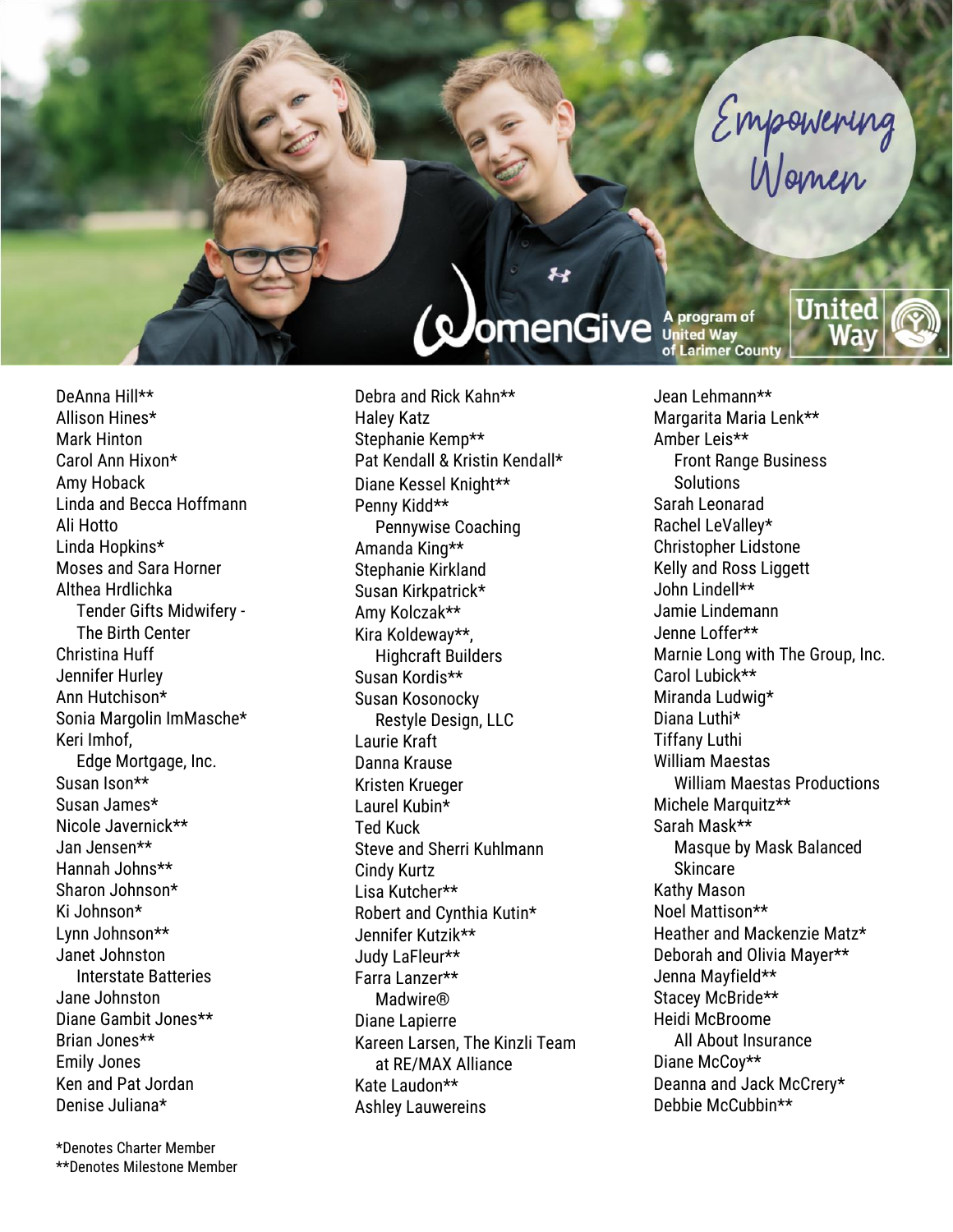## **ComenGive** A program of

United

Empowering

Katherine McElroy Teresa McElroy\*\* Denise McFann\*\* Mark McFann Kate McMeekin\*\* Keely Mendicino\*\* Krafts Kurbing Melanie Merton\*\* Kim Meyer Mary Ann Michels\*\* The Mighty Arrow Foundation Amanda Miller Cory Miller\*\* Paula Mills\*\* Shauna Moffatt\* Laura Mondragon Myra Monfort-Runyan Amy Mongeau-Vincek Aniana Montagner Tim and Kathy Monty\*\* Jensen Morgan Anjanette Mosebar Cheryl Nacos Pennie Nalezny Erin Nash\*\* Estate Gardening and Design Kimberly Nelson Coldwell Banker Residential **Brokerage** Karen Nesler Cara Neth Kathy Nicol Scott and Jacque Niedringhaus\* Jessica Nix

\*Denotes Charter Member \*\*Denotes Milestone Member Teresa Nugent Anita Obando\* Andrea O'Connell Grahams Flooring and Design Corkie Odell and Mike Sollenger\*\* Wynne Odell\* Heather Olsen Margaret Olsen\*\* Jean Olson\*\* Stephanie Ouren\*\* Dawn Paepke\* Lisa Pallotti\*\* Emily Peddicord Jackie Peila-Shuster\*\* Carrie Pelton Sue Pendell\*\* Kate Penning Susan Peterson\*\* Suzanne Peterson Peterson Energy Operating Michell Pett-Thomas Ann Phemister\*\* Kathy Phifer Beth Phillips Shawna Phillips Julie Pignataro\*\* Jeannie Pintuck Ashley Pitman Integrity Inspection Services Judith Plows\*\* JoAnn Powell\*\* Myra Powers\* Diana Prieto\*\* Michelle Provaznik\*\*

Marilyn Pullin\*\* Amber Putman\*\* Dawn Putney\* Kirsten Queen\*\* Julie Quickert\*\* Premier Skin Clinic Pamela Raab\*\* Vashti Rael 8Z Real Estate Dr. Karen Rattenborg Peggy Reeves\* Mimi Reid\*\* Donna Reiser Lisa Rephlo Richard Ricchiuti Zebrajellyfish Photography Shannon Riley Cline Williams Laurie Rogers\* Corey Rosenberg\*\* Elizabeth Ross Maryann Ruck\* Integrated Wealth Strategies Vicki Rueckert Jean Runyon Joyce, Samantha, & Madison Shorthill\*\* Amanda Sammartino\*\* Laurie Sankey\*\* Linda and Steve Schaefer\*\* Andrea Tuell Annah Schnaitter Cathy Schott\* Kathryn Schulte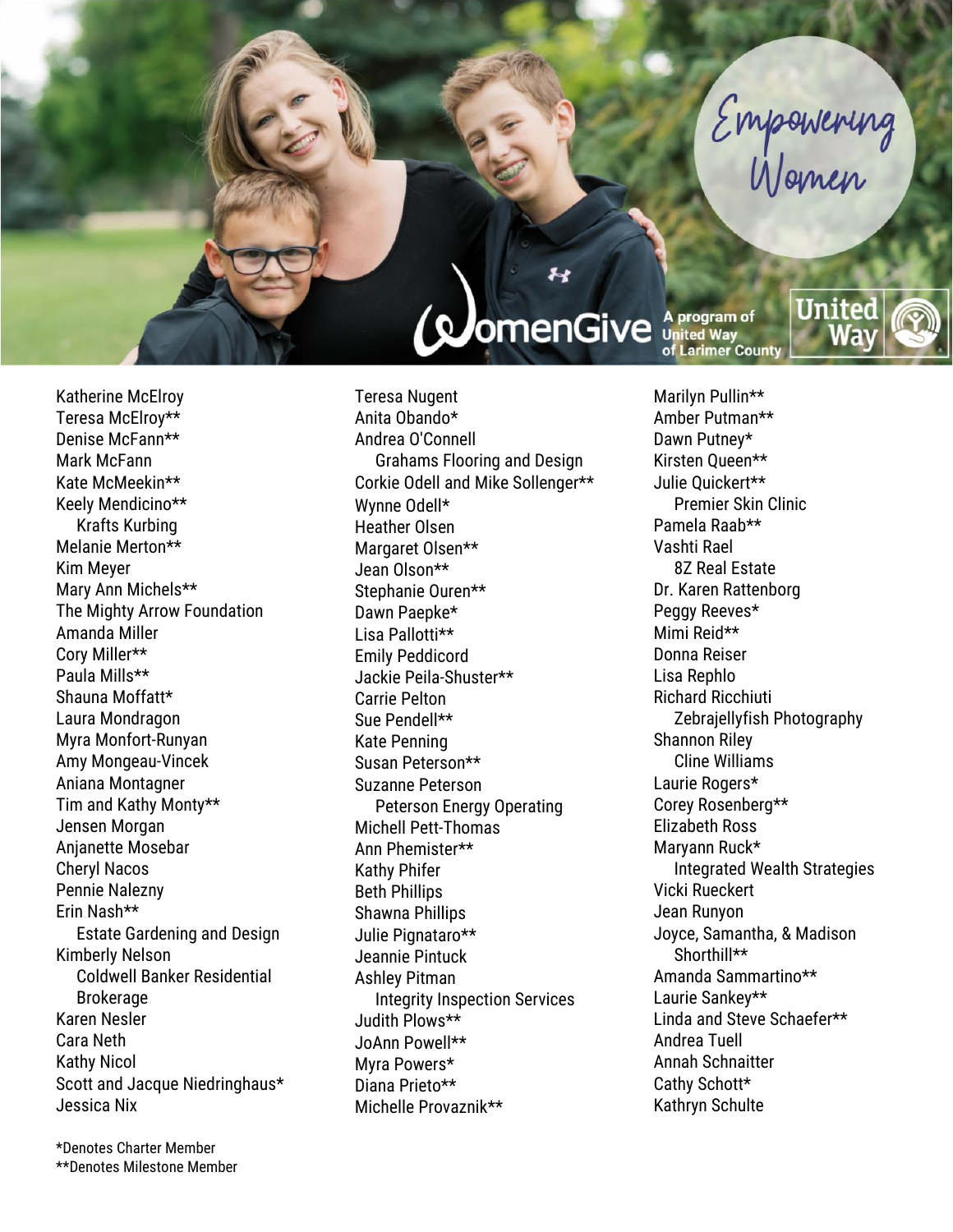## **ComenGive** A program of

United

Empowering

Carolyn Schultz-Walter Juliana Schump\*\* Dianna Scott Benjamin Seidle Konnie Selch Carol Severson Joanna Shaeffer\*\* Peggy Shannon Susan Shattuck Nate Shugrue Brillity Digital Whitney Shupe Janet Shupe Shauna Sledge Peggy Smith\* Dorsi Smith\*\* Marsha Smithers Petrovic Deborah Snow-Lacey\*\* Impact Financial Strategies Elisabeth Soth Angie Spangler RE/MAX Alliance Downtown Tami Spaulding The Group, Inc. Kellie Sponberg Denise, Abbey, and Madalyne Staab Clint and Erin Stadler Nicole Staudinger and Hailey Reeves\*\* Laurie Steele\*\* Geri Stern\* Lindsay Stetina Betty Stewart\*\*

\*Denotes Charter Member \*\*Denotes Milestone Member Heather Stickler Judy Stout\*\* Taylor Strope\* Kim Strope\* Savant Homes, Inc. Deirdre Sullivan Jane Sullivan\* Jesse Sullivan Sutherland Family Fund\* Brooke Tamlin Grace, Olivia, & Violet Taylor Christy Texeira Paul and Karen Thayer\*\* Stacy Thibedeau\* Holly Thompson Slurpz Tea Company Mary Jane Thorson Kim Tobin Tina Todd SimplyHR Tara Tooley Real Estate Cathy Toomey\*\*, Evergreen Landscape & Sprinkler Company Jill Tregenza Nothing Bundt Cakes Ethnie Treick Wade Troxell Melissa Tucker\* AJ Tufano Karen Unger\*\* Kevin and Stacy Unger Gloria Van Arsdale Kavalis Jewelry LLC

Cheryl Lee Van Ackern Catherine Vance Jennifer Vancil Communicating Strengths LLC Morgan Vanek Lee and Catherine Varra-Nelson\*\* Gayle and Arnold Wachs\*\* April Walden\*\* Kelli Wallace\*\* Codeworthy Beth Walker Mindi Walker Brenda Ward\*\* Karen Washle\*\* Laura-Jo Washle Sarah Weeks Patty Weible Dana Weiss Woodhouse Spa Fort Collins Colleen Weitzel Brandon Wells Patti Westfall\*\* Karen Kloss\*\* Eclipse Designs Rosie Wheeler\*\* Cathy Whittlesey\*\* Amanda Wicker Facette Medical Spa and The Hair Experience Kay Williams\*\* Kim Willis Beeman\*\* Sharon Wilson\*\* Kim and Ella Winger\*\*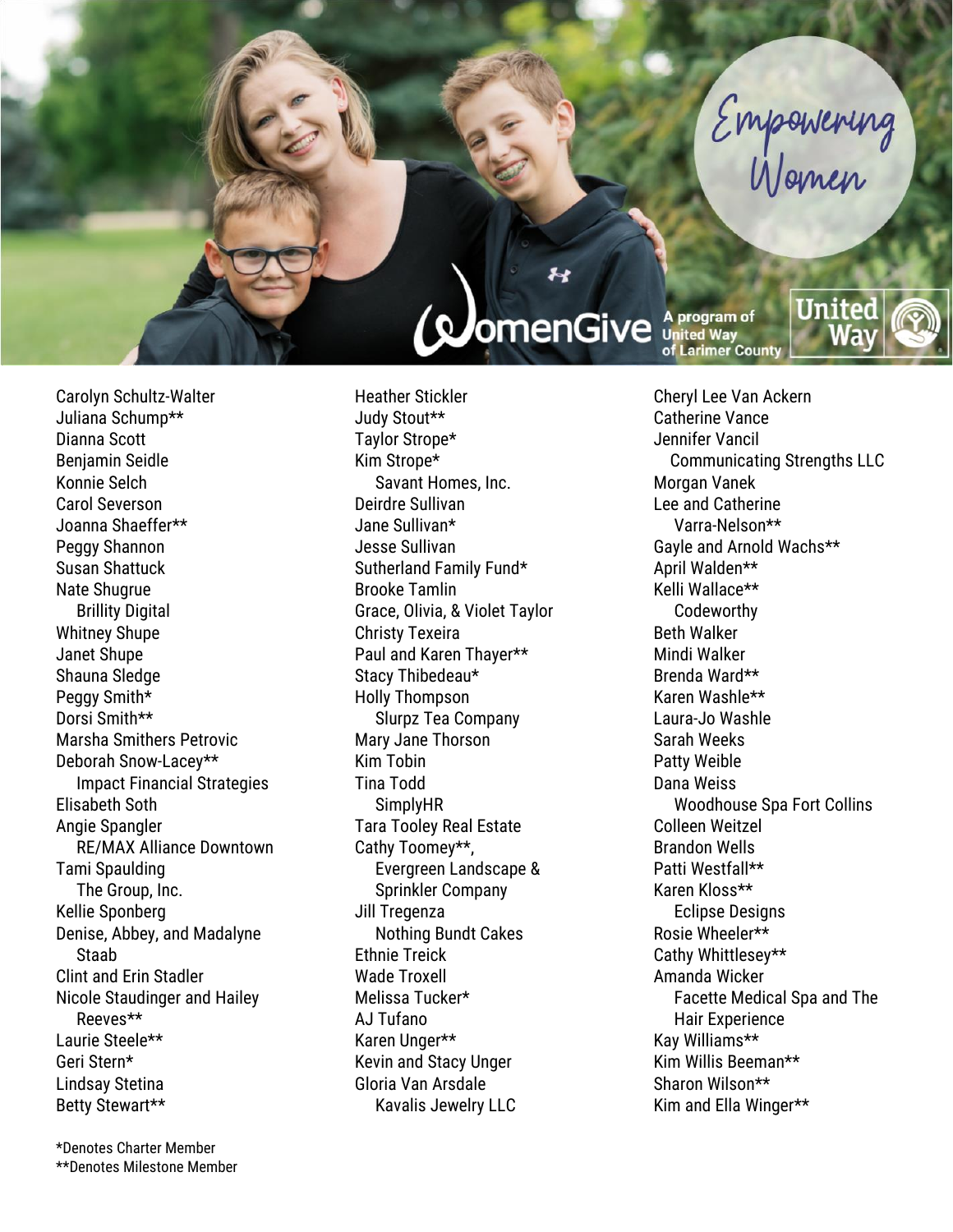

Jennifer Quimby Withers Robert and A-Young Woody\*\* Michelle Wright Lise Youngblade\*\* Katie Zabransky Ditter Cheryl Zimlich\*\* Jacqueline Zipser\* 10 Anonymous Members